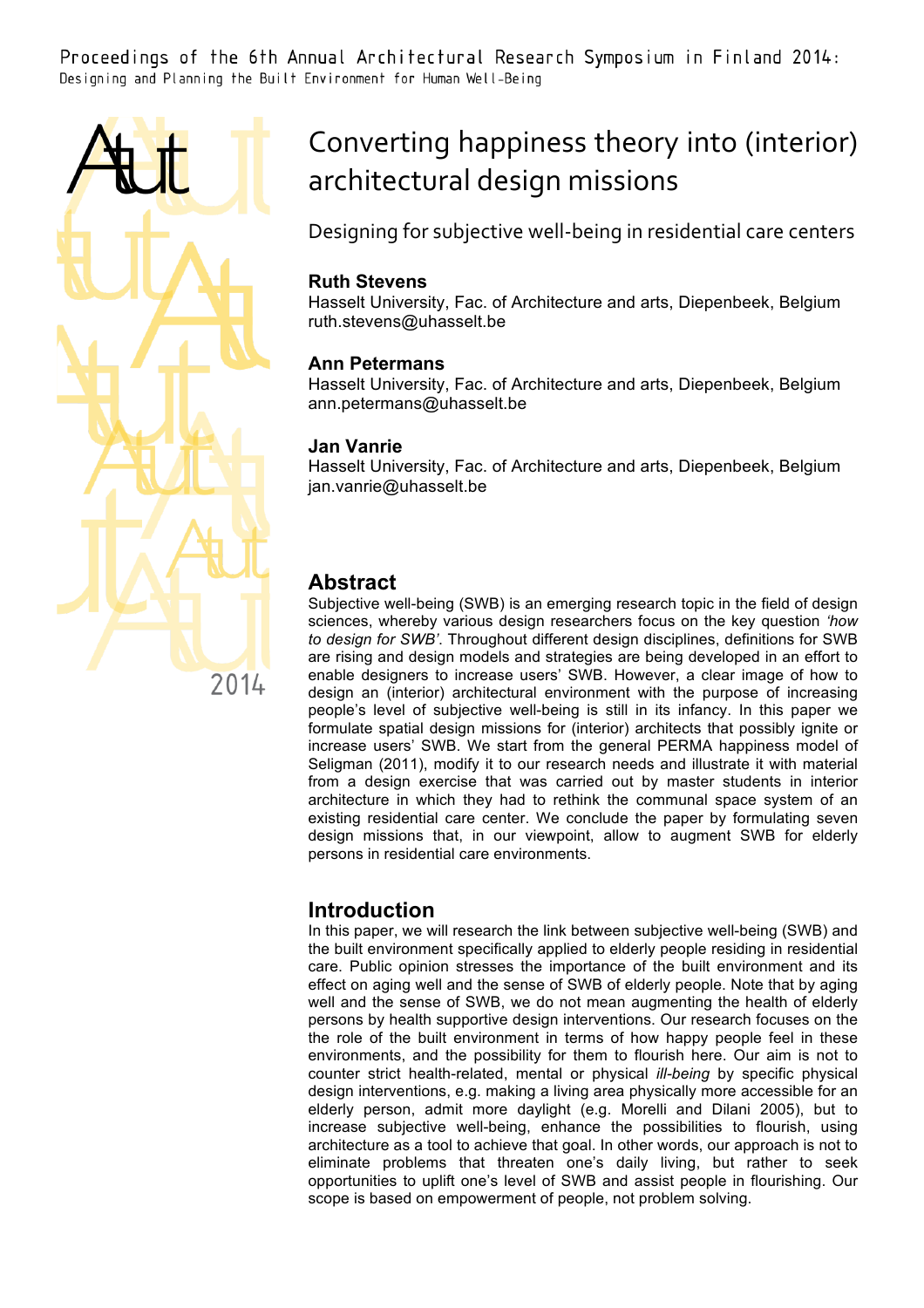In academic research there are studies that make a link between the built environment and our vision on SWB (e.g. Wahl & Oswald 2010; Wahl et al 2012). Many studies state that SWB can only be accomplished by personal abilities and endeavor in combination with external 'goodness' of surrounding others or parameters, that is, the context (Nussbaum 2001). However, in international research, that 'context a person lives in', is usually defined as the community and its characteristics (e.g. Hooghe and Vanhoutte 2010), or the social structure of the neighborhood one is living in (e.g. Gardner 2011). These types of contexts all refer to the place, the environment a person lives in, in a variety of ways. However they do not often make a link to the actual character, interior of that environment. Nevertheless, the built environment that surrounds us is a factor we are confronted with all the time, and therefore we interact with it, willingly or unwillingly. Regarding our approach to SWB, we feel that the interior perspective of the actual influence of the built environment on one's well-being is still missing.

We believe that the (interior) architecture surrounding us is another important factor of the earlier mentioned 'context'. This idea is shared in academic research (e.g. Knudstrup 2011, Smith, et al 2012) and supported by the philosopher Alain de Botton (2006) who claims that one of the great, but often unmentioned, causes of both happiness and misery is the quality of our built environment, or in other words, the architecture surrounding us. This implies that the architect and the interior architect become actors in our quest of SWB, and that a possible key to obtaining SWB can be found in the *quality* of the interior architectural design and, thus, also in the skills of the (interior) architect. Our research finds itself in this exact spot, and focuses on the link between interior architecture and SWB. We try to contribute to the quality of architectural designs by first researching in what way (interior) architects can approach designing-for-SWB as a specific design challenge.

Here, we concentrate our research on elderly people residing in a residential care center (RCC). They are an interesting target group in this respect, because they spend most of their time within the same environment, which implies that the architecture surrounding them is an extremely important factor in their daily living. Also, residential care environments are interesting cases concerning SWB of users, since they are usually not co-designed by the users themselves, but resulted from a collaboration of other stakeholders and the spatial designer. Therefore, RCCs can be interpreted as manifestations of how the different stakeholders, such as owners, managers and staff members, understand housing with care for the elderly and built what is best for the residents in their opinion (e.g. Popham & Orrell 2012). The users themselves, however, were usually not involved in the design process. Looking at the different complaints of residents that were registered via the *woonzorglijn* (a complaints desk that registers complaints regarding RCCs; Woonzorglijn 2011), we can see that many of the complaints can be brought back to (interior) architectural design decisions, and can therefore be avoided when including residents in this design process. Consequently, it appears that the present reality of RCCs is not at a satisfactory level and the physical environment does not meet the residents' well-being needs (e.g. Hujala 2013). A final aspect that contributes to our choice for residential care environments is that due to the ongoing trend of the greying society (FGOV Statistics Belgium 2012), the housing of elderly persons in residential care facilities is a high-priority but rather problematic sector (in Belgium). We refer to the shortages in vacancies, the negative stigma in public discourse, and foremost the upcoming tensions we expect: future generations of elderly persons transferring to a residential care facility will likely have a different, more elaborate set of expectations, wishes and demands as they are used to a more prosperous life, with free time and extra money to spend on hobbies and vacation, and tend to both have and voice strong opinions on these issues. These are all thoughts that need to be taken into account by designers when conceptualizing residential care centers for the future.

Our goal is to be able to design environments for people in order for them to flourish. More than 50 years ago, Frances M. Carp (1966) already stated that physical and social conditions increase residents' satisfaction with living arrangements. Today, we also look at the emotional and intangible impact of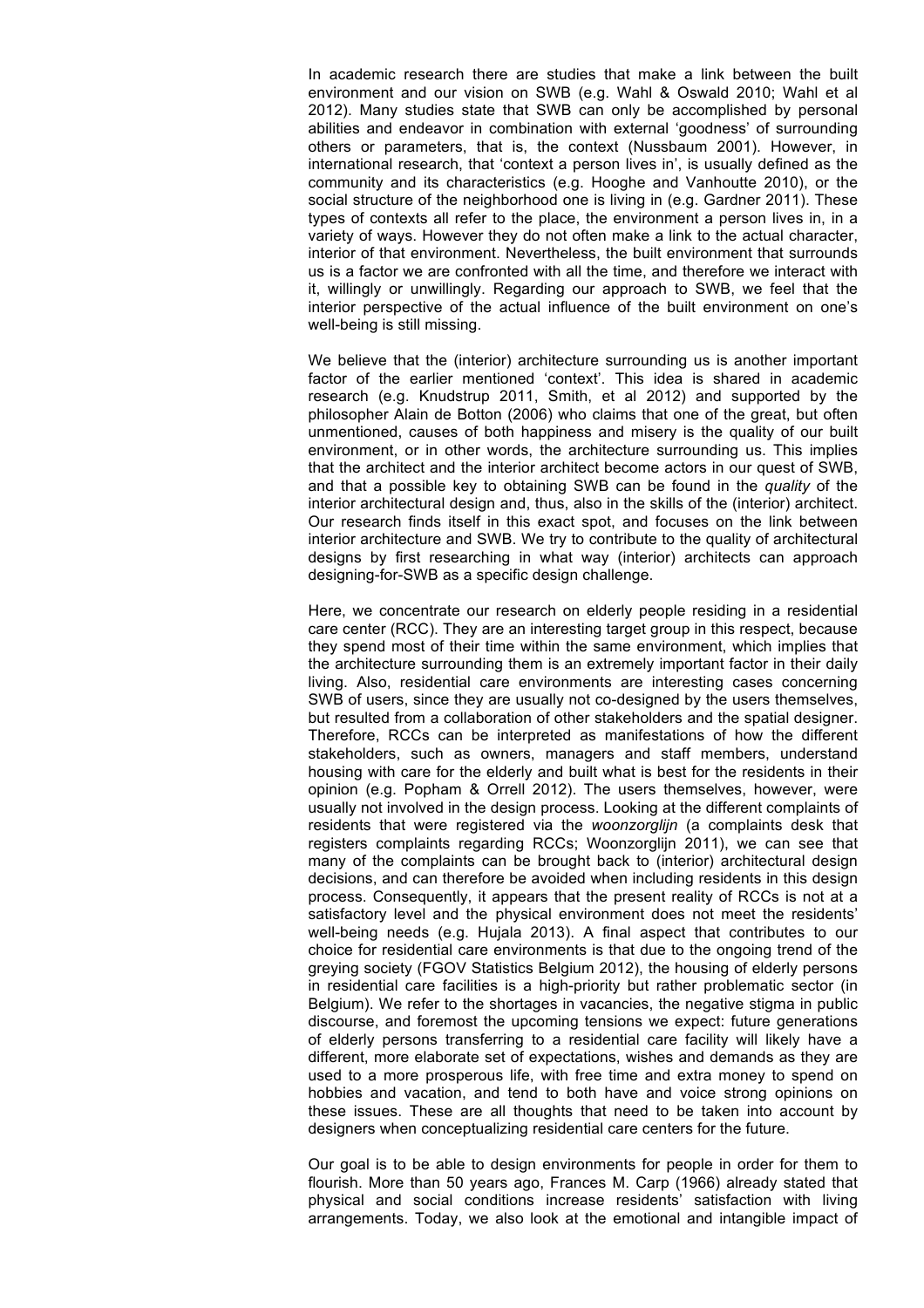the built environment. Unfortunately, there are no readily available guidelines for designers to solve this current SWB quest and obtain a positive, strengthening interrelation between a person and the built environment. With this paper we want to contribute to SWB-research in the field of (interior) architecture and define in what proactive way (interior) architecture can stimulate SWB, specifically applied to elderly persons in residential care. Note that we do not aim to deliver a single, "optimal" spatial design, since wellbeing cannot be 'produced' or 'manufactured' (Hujala 2013) and interior architecture will always remain a creative business. We believe it is more useful to think in terms of spatial SWB-concepts that we can hand to designers in the form of design missions. It is important that a designer can creatively implement these missions to eventually increase or stimulate well-being, since designing is intrinsically a creative process and the resulting spatial environments should not become fixed, 'one and the same' solutions. A designer's interpretation is part of the creative process of designing. Therefore "design work" in the field of SWB will eventually lead to a mix of designed objects, scenarios of usage, etcetera. Together, these realizations might be more effective in supporting the possibility of wellbeing (Miller and Kälviäinen 2006). In this respect, Klaus Krippendorf (2006 p. xv) says: "Design has to shift gear from shaping the appearance of mechanical products [....] to conceptualizing artefacts, material or social, that have a chance of meaning something to their users, that aid larger communities, and that support a society that is in the process of reconstructing itself."

In the next sections of this paper we will at first explain the contribution of the built environment to SWB. Subsequently we will explain our research strategy and the methodology and eventually work towards spatial missions for SWB. We will conclude with a discussion and further research possibilities.

# **The contribution of the built environment to SWB: a spatial perspective**

"Place" is a concept consisting of social, cultural, historic, political, economic and many other features that make up the meaningful context of human life. It is increasingly recognized as an important element in research, education and built practice relating to life of elderly people (Hujala 2013). Research in elderly care is starting to acknowledge the importance of physical place (the architectural space; e.g. Rioux 2005) and begins to emphasize that the physical environment is also a determinant of SWB. In the last decade, personenvironment interaction has become a popular research topic in international research in architecture; Wahl et al (2012) for instance researched the physical context and the social context of ageing, and Rioux (2005) emphasized that more studies need to be performed on combinations of people/space/activity to increase elderly persons' well-being. According to Rissanen et al (2010) many studies give insight in the complexity of the relations between persons and their space. However, an integrative model is still missing.

Looking in detail at the scope of SWB studies regarding person-environment interaction, the subject is mostly the level of the neighborhood (by which we mean infrastructure, services closeby, etcetera.), the physical situation of the private house versus institutionalized elderly care, or the level of homelikeness in residential facilities (e.g. Davis et al 2012, Iwarsson and Isacsson 1997, Fay and Owen 2012). Studies specifically dedicated to SWB in the spatial setting of RCCs, usually deal with interior architectural elements on micro level that generate a more pleasurable experience, for example the lighting fixtures, the arrangement of the furniture, material choices, etcetera. (e.g. Weenig & Staats 2010, Stevens et al 2013). Also spatial interventions that fight ill-being of RCCresidents are discussed, for example wheelchair accesibility, userfriendly bathroom furniture; however these interventions contribute to the objective wellbeing (OWB) of residents, and are therefore more closely linked to Universal Design approach than to the SWB approach. We take a different approach, and try to find out what an interior architectural space should allow, generate for its users, instead of how it should be equipped and decorated (Stevens et al 2014). We do not aim to provide concrete instructions on 'how to…', because in that case the creativity of designer would be overlooked, resulting in a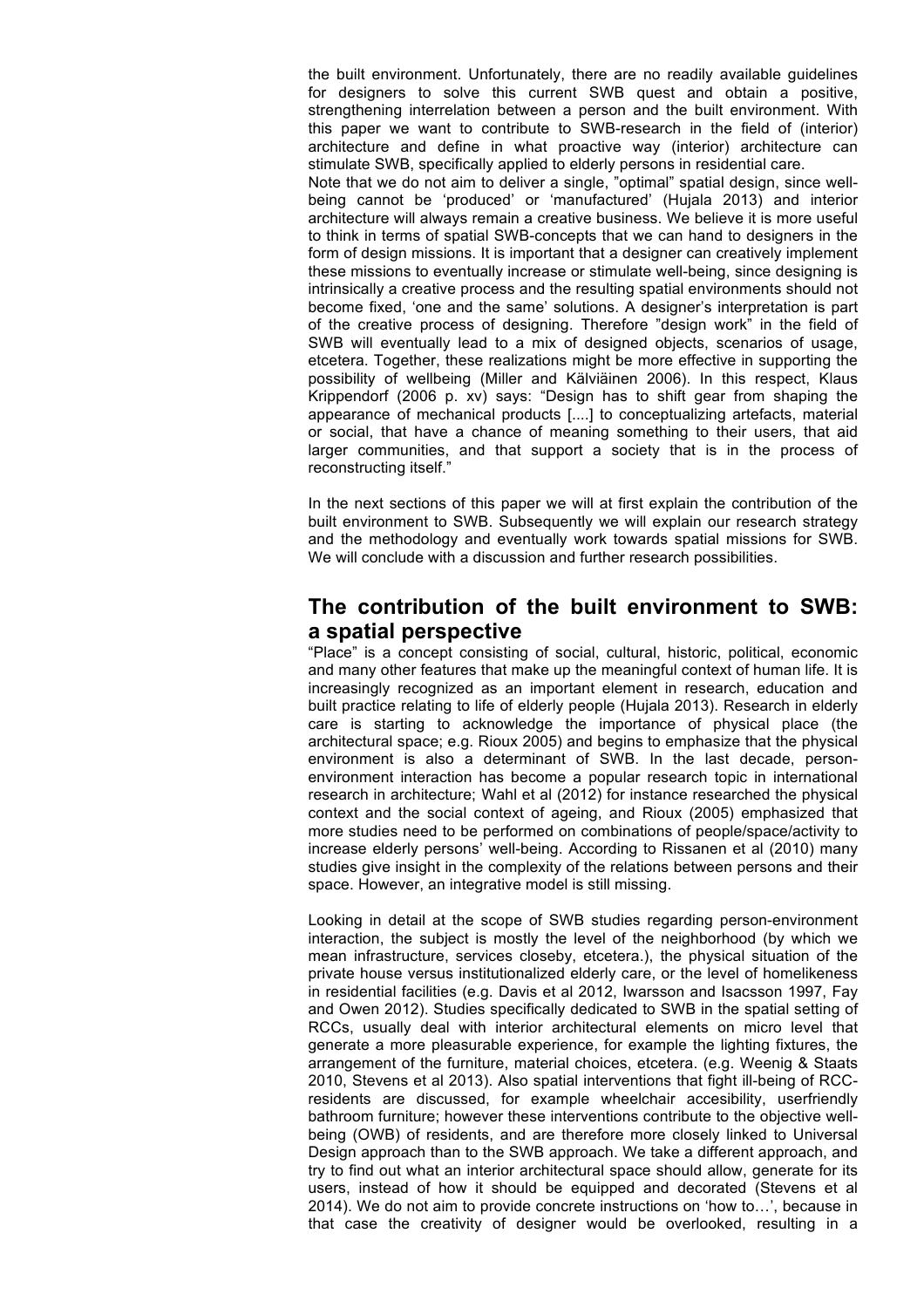standardized environment for the heterogeneous target group of elderly persons. We believe designers can contribute to SWB of residents if they are able to use their spatial creativity and broaden their scope to design spaces for activities or functions (Stevens et al 2014) that support users in one way or another. Popham and Orrell (2012) have evidenced that for institutionalized elderly with dementia disorder, not the layout of the facility was the most important factor, but the ability to make choices and engage in activities. This supports our point-of-view. Topo and Kotilainen (2009) also stated that living environments at their best provide opportunities for action and self-expression of residents. At their worst, they limit, stop actions and provide little opportunities. Therefore, a space must carry enabling qualities and 'afford' people to be able to do things. In other words, a building needs to be generous towards its target audience by acting on human abilities in a supporting way (Stevens et al 2014).

### **Research strategy and methodology**

As spatial experts, we aim to look for missions to design environments that support people in the process of flourishing. This is a first test in trying to develop spatial missions in designing for SWB for the target group of elderly people is the spatial setting of RCCs. Figure 1 is the schematic overview of this particular research and the methodology that was followed for the different steps.

At this moment, there is no specific SWB model available that is applied to the target group of elderly people in the spatial setting of residential care. Therefore, we need to start from general SWB or happiness models. (Note that in academic literature the terms 'happiness' and 'SWB' are often used interchangeably, and in this paper we adopt these terms when speaking of models that have a long-term influence on our feeling of subjective well-being.) Because human flourishing, which means being at your best, and feeling positive, meaningful and virtuous at the same time (Desmet & Pohlmeyer 2013), is our endgoal, we built our research on the base of an existing and acknowledged happiness model that is developed to assist people in their quest for flourishing. As figure 1 illustrates, we chose the PERMA-model, in short a general happiness model built up from five SWB parameters developed by Seligman (2011). The generality of this model was a key factor in our choice, since it summarizes and contains SWB-information on an abstract level, which implies that there is room to specify and 'upload' it. In this paper, we adopt a deductive research approach. In the following chapter of the paper, we will explain the PERMA model in detail and what it is developed for.

Next, we need to specify PERMA to our target group in their specific spatial setting, which means rewriting and filling in the existing universal PERMA parameters to fulfil the well-being of the specific target group of elderly persons in the spatial setting of residential care centers. Therefore, we research academic literature concerning SWB in old age (step 1 in figure 1). This will lead to a modified PERMA model in old age in the spatial setting of RCCs.

In the following step (step 2 in figure 1), we try to convert the modified PERMAmodel applied to old age in the spatial setting of RCCs into spatial design missions by looking at design practice. In this paper, we use empirical data which we retrieved from a design for SWB exercise executed by master students in interior architecture, in which they had to rethink the communal space system in an existing RCC with the goal of augmenting the SWB of the residents. In order to do this, students had to immerse themselves in the RCC, and collect ethnographic research data by questioning visitors, staff and residents, and accompanying staff throughout a workday. These data, together with a SWB focus point that was given to them, helped students in defining a SWB-threat, and eventually designing an intervention that had the potential of augmenting the experience of SWB of residents. The design data from the exercise were analyzed and we looked for spatial "translations" of the modified PERMA parameters throughout the design results. In practical terms, students were questioned to explain their design objectives and the final design results



**Figure 1. Schematic overview of research methodology**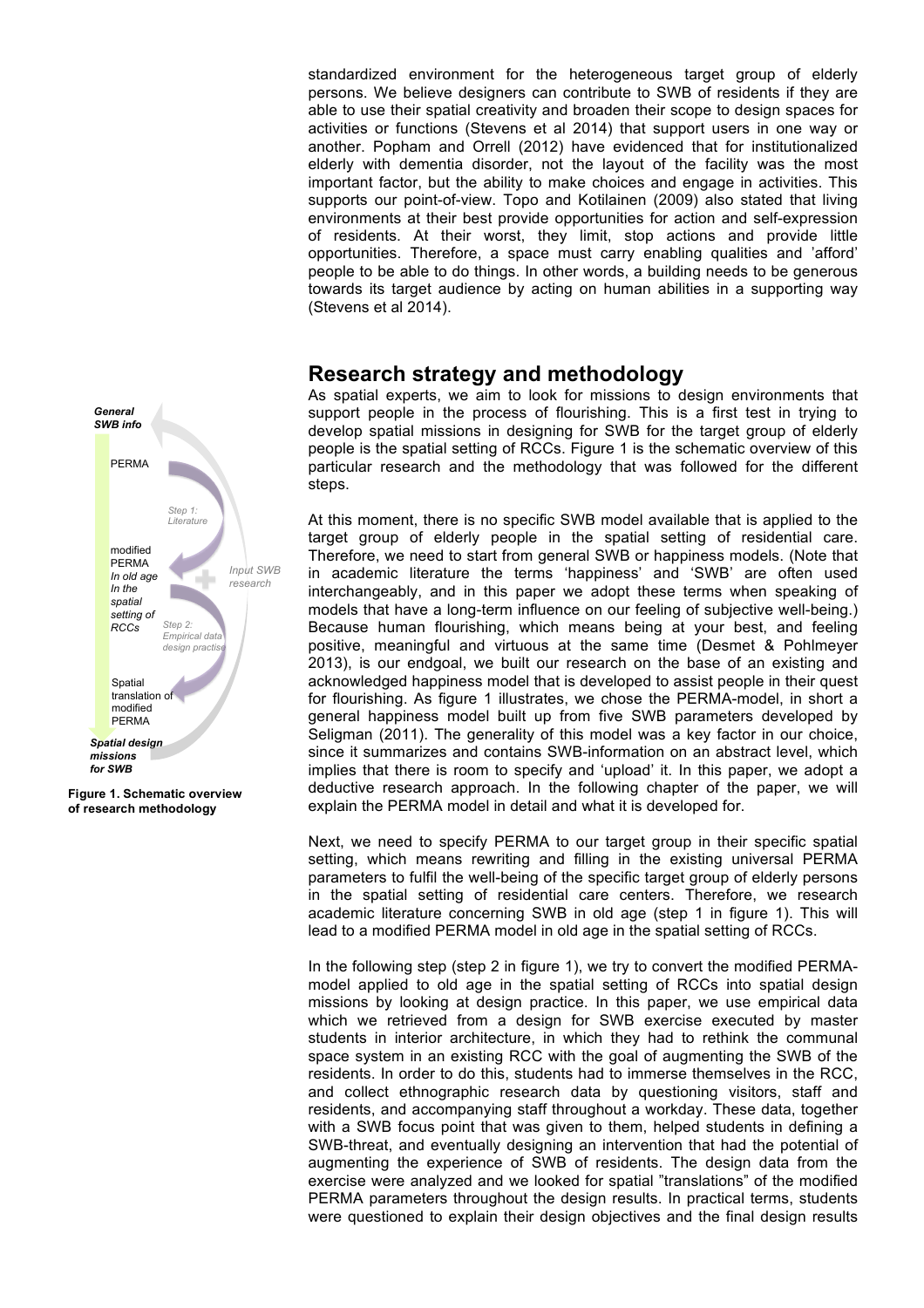were put to meeting with the residents of the RCC the exercise was held in. In that way, we got a clear perspective on what kind of SWB increasing experiences students had intended to create for the residents, and how these experiences were perceived by the residents judging by the design presentations.

Eventually, seven spatial SWB design missions were retrieved. This list is the result of a spatial convertion of the modified PERMA, and are characteristics a SWB designed environment could strive to meet for the target group of elderly people in the spatial setting of RCCs.

# **Towards spatial missions for SWB**

A positive interaction between the environment and our personal self, is important in all ages, but the late phase of human life span seems highly sensitive to this character of person-environment interaction (Wahl and Oswald, 2010). In order to ignite SWB, the relationship between a person and his or her environment should be at its best. We have earlier defined that an environment should be generous towards its users, hence we need to design spaces that allow activities to happen and actions to take place in that assist people is becoming the best person they can be. In what follows, we elaborate on the issue how we believe that the existing happiness model of Seligman (2011) can be translated into design information that can assist (interior) architects in the design processes.

#### **PERMA model of Seligman**

The PERMA-model of Seligman (2011) is a model rooted in positive psychology that contains the 'building blocks of human well-being', and therefore an interesting starting point in our research. Seligman drew upon five elements, that are basic human motivations each playing a significant role in our experience of well-being. Together, these elements form a foundation for a flourishing life (Seligman 2011). The aim to support people to flourish is shared by Seligman and ourself, however we have a more detailed scope regarding the target group in a specific spatial setting. Therefore we aim to apply the model and modify to stand at the service of (interior) architecture, in that way (interior) architects can assist people in their flourishing process.

The five PERMA parameters are Positive emotion, Engagement, Relationships, Meaning and Accomplishment, which together form the acronym PERMA. In what follows, we shortly elaborate about each of these elements:

-Positive emotions is pleasure and enjoyment, fight negative bias, create upward spirals.

-Engagement: becoming absorved in an activity, achieving the state of being in the flow, a state of total engagement, losing sense of time (Csikszentmihalyi 1990).

-Relationships: having and maintaining a close and authentic connection to others, supporting a social network.

-Meaning: having a purposeful existence, attaching oneself to something larger than life, spirituality, charity.

-Accomplishment: gaining a feeling of success, having goals in life and commit to them which hopefully leads to achievement. This helps to build self-esteem.

To take action, and try to integrate the PERMA in one's life with the purpose of augmenting the experience of well-being, possible actions can be assigned to each of the five elements. Therefore, in order to try to formulate spatial missions for elderly people residing in residential care while basing ourselves on PERMA, an intermediate step is necessary, namely specifying the PERMA parameters to this specific target group.

#### **PERMA modified for elderly people in residential care: step 1**

We have made the remark that PERMA is a general theoretical happiness model, not specifically applied to a particular target group. In our research, we focus on the group of elderly persons who reside in the spatial atmosphere of residential care. Since the personal and spatial dynamics in this context are quite specific (Wahl and Oswald 2010, Wahl et al 2012), there is a need to

*A positive interaction between the environment and our personal self, is important in all ages, but the late phase of human life span seems highly sensitive to this character of person-environment interaction.*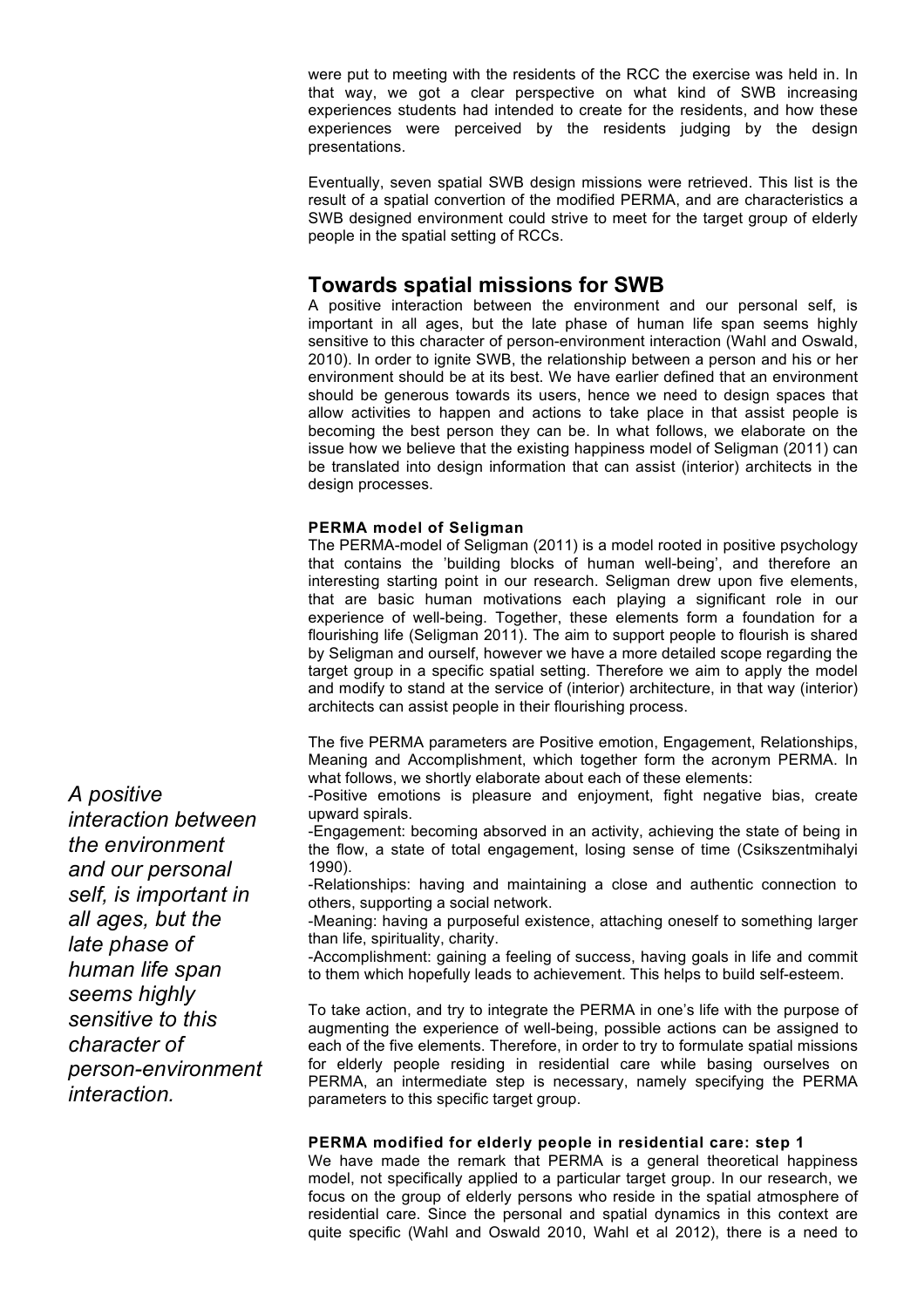"translate" the PERMA parameters into more concrete terms related to the target group and the spatial situation. As visualized in figure 1, we looked for an appropriate interpretation and specification of the PERMA parameters for the target group, while researching academic literature concerning SWB in old age. An visual overview of this step can be found in table 1, below.

In environmental gerontology, Lawton and Nahemow (1973) stated that aging well involves a dynamic person-environment interchange. According to Miller and Kälviäinen (2006, and Hujali 2013), positive psychology can be an aid to define SWB of elderly persons in RCCs. In their research, they made a link with the built environment, and state that designers should aim to enhance wellbeing in three general ways, generated from their own research and expertise: (i) enabling effective and involving action with an awareness of control, (ii) encouraging satisfying social interaction, and (iii) promoting mindfulness, physical involvement and enjoyment. In the authors' viewpoint, all three topics from Miller & Kälviäinen (2006) are specifications of parameters in the PERMA model. Enabling effective and involving action is a very closely linked to 'Engagement', being part of something and participating. The concept of 'flow', introduced by Csikszentmihalyi (1990) connects the visions of Miller and Kälviäinen and Seligman in this respect. Awareness of control is a form of 'Meaning' for residents in residential care, since control-issues come up when having to move from the private residence into a residential care setting. In the current RCCs, residents have to waive the privilige of filling in their own life, and thereby usually feel deprived of the sense of control in favor of strict time schedules and workplans of the RCC. Being able to take control over daily routines and activities can therefore be sensed as meaningful and contribute to a purposeful existence for residents. Satisfying social interactions corresponds to the parameter 'Relationships' from PERMA. Promoting mindfulness, physical envolvement and enjoyment are logical specifications for 'Engagement' (physical activity) and 'Positive emotion' (mindfulness and enjoyment).

Building forth from the theory of Miller and Kälviäinen (2006), we further explored environmental gerontology literature that addresses SWB in old age. Combining insights is necessary to draw conclusions on how architecture can influence well-being for elderly persons in their built environment, and eventually translate this information for designers. Our search mainly indicated variations on the same topics that Miller and Kälviäinen talked about; for instance Wahl and Oswald (2010) have built an overarching personenvironment conceptual framework in which they state that housing related control beliefs and proactivity are important aspects in the behaviour of elderly persons towards their home environment. Again, 'control' (control beliefs) is shown to be an important aspect in the SWB of elderly persons, which endorses its status as a specification of 'Meaning' from PERMA. Also, 'activity or involving action' is a recurrent item, and is a form of 'Engagement' (PERMA) as we have sais before. This is agreed by Stephen Katz (2000), who claims that 'activating' elderly persons in RCCs is a typical Occidental concept in ageing well. Trying to push residents to keep fulfilling small tasks themselves eventhough they might need assistance, keeps them from letting themselves go completely. That could slow down declination and both physical and mental decay. Therefore, encouraging elderly persons to train their skills, and challenge them into trying new things, can help them to age well, and contribute to their well-being.

Hyde, Wiggins, Higgs & Blane (2003) state that next to control, also autonomy, self-actualization and pleasure are important conditions to obtain SWB and measure quality of life of elderly persons. We have already labeled 'control' as an interpretation of PERMA's 'Meaning'. In the setting of elderly persons in RCCs, this PERMA parameter also refers to 'autonomy'-issues, since being able to take control over daily actions, provides residents with a sense of freedom and therefore autonomy. Hyde et al's parameter of self-actualization can in our viewpoint be understood as en example of PERMA's 'Accomplishment', since maintaining a sense of self-esteem and selfdetermination while being in a situation that forces one to receive intensive help from others is something residents can strive for and experience as an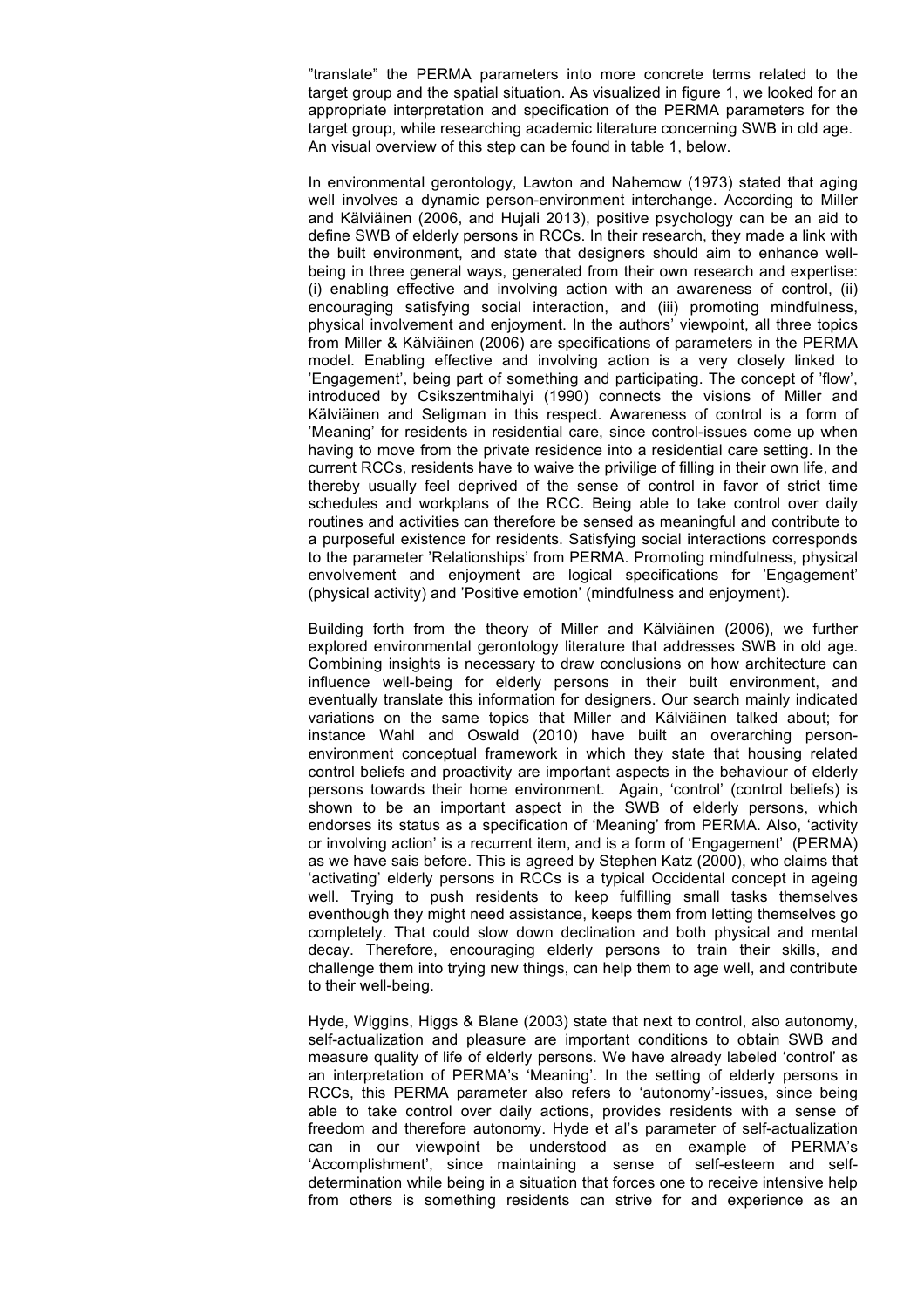achievement. Hyde et al's parameter of pleasure is an element that is a clear synonym for 'Positive emotion' of the PERMA-model.

Kane, Bershadsky, Kane, Giles, Degenholz, Liu and Cutler (2003) focussed on SWB and quality of life in care homes by measuring the following parameters: autonomy, dignity, privacy, meaningful activity, enjoyment, relationships, comfort, security, functional competence for being independent, sense of being valued and spiritual wellbeing. Matching the parameters articulated by Hyde et al. (2003) and Kane et al. (2003) with the three topics of Miller & Kälviäinen (2006) shows that all elements are specifications of one of in some cases more than one PERMA parameter (see Table 1).

Combining the insights from gerontological SWB theories, learns us that PERMA can be translated and specified into five items that specifically adress SWB in old age in the spatial environment of residential care, see table 1 below.

| <b>PERMA</b>     |                                             |                                        | <b>Modified PERMA</b>                        |
|------------------|---------------------------------------------|----------------------------------------|----------------------------------------------|
|                  |                                             | Step 1: Literature                     | in old age in the spatial<br>setting of RCCs |
| positive emotion |                                             |                                        | mindfulness & enjoyment                      |
|                  | mindfulness & enjoyment Miller & Kälviäinen |                                        |                                              |
|                  |                                             | pleasure Hyde et al                    |                                              |
|                  | enjoyment Kane et al                        |                                        |                                              |
|                  |                                             | comfort Kane et al                     |                                              |
|                  | spiritual well-being Kane et al             |                                        |                                              |
| engagement       |                                             |                                        | involving action                             |
|                  | physical involvement Miller & Kälviäinen    |                                        |                                              |
|                  |                                             | proactivity Oswald & Wahl              |                                              |
|                  | meaningful activity Kane et al              |                                        |                                              |
| relationships    |                                             |                                        | satisfying social needs                      |
|                  |                                             | privacy Kane et al                     |                                              |
|                  | relationships Kane et al                    |                                        |                                              |
| meaning          |                                             |                                        | control belief                               |
|                  | awareness of control Miller & Kälviäinen    |                                        |                                              |
|                  |                                             | control belief Oswald & Wahl           |                                              |
|                  |                                             | control Hyde et al                     |                                              |
|                  | autonomy Hyde et al                         |                                        |                                              |
|                  | autonomy Kane et al                         |                                        |                                              |
|                  |                                             | dignity Kane et al                     |                                              |
|                  |                                             | security Kane et al                    |                                              |
|                  | being independant Kane et al                |                                        |                                              |
|                  | meaningful activity Kane et al              |                                        |                                              |
|                  | functional competence Kane et al            |                                        |                                              |
| accomplishment   |                                             |                                        | self-actualization                           |
|                  |                                             | self-actualization Miller & Kälviäinen |                                              |
|                  | self-actualization Hyde et al               |                                        |                                              |
|                  | being valued Kane et al                     |                                        |                                              |
|                  |                                             |                                        |                                              |

*Human-related terms must be converted into space-related derivatives, or affordances of space that an architectural designer can work with. This way, architecture can become of great value in assisting people in their flourishing process.*

#### **Table 1. PERMA translated into modified PERMA in old age in the spatial setting of RCCs**

The specified version of PERMA applied to elderly persons in the spatial setting of residential care, can be interpreted as a list of human motivations, or in other words, abilities or positive characteristics one should strive for or possess in order to augment the feeling of well-being. As spatial experts, we believe the interior environment can act as an important SWB-catalyst by supporting or even provoking these characteristics through the way the space is built up (Stevens et al 2014). Consequently, from the viewpoint of designers, the specified PERMA list should be looked at in a different light. In order to be able to create environments that trigger the kind of human 'abilities' that are listed up in the specified PERMA (i.e., table 1), designers could strive to interpreted and read it as a list of characteristics of the built environment in order to be able to nurture and support those human characteristics. To facilitate this, we need to convert the human-related terms in the specified PERMA into space-related derivatives, by which we mean affordances of space that an architectural designer can work with in order for (interior) architecture to be of great value in the realization of SWB-environments and to assist people in their flourishingproces. This convertion process is what we call formulating spatial design missions.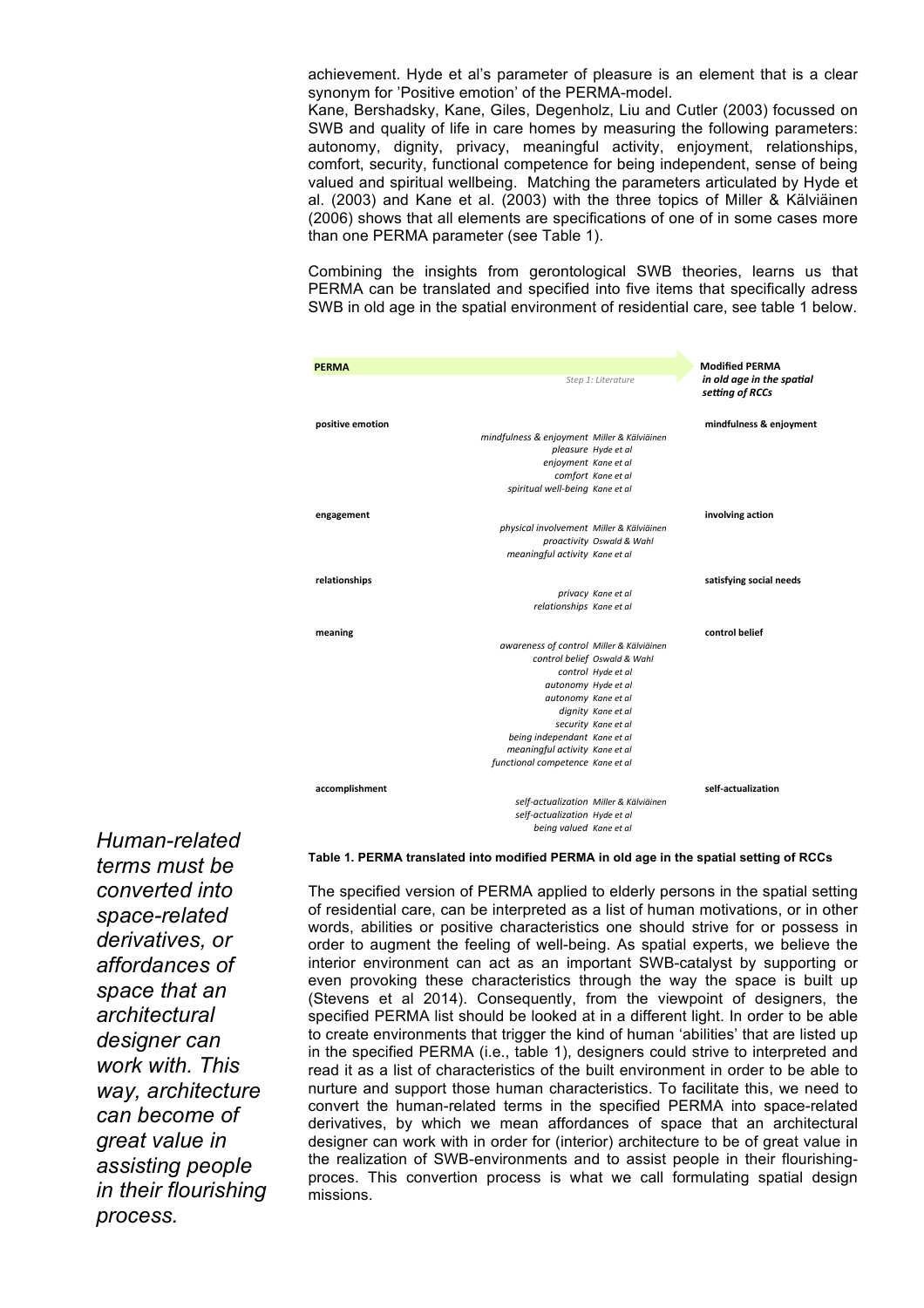#### **Spatial translations of modified PERMA: step 2**

In order to try to built up spatial missions out of the modified PERMA parameters, we need to pore upon actual architectural practice.

In this research, we chose to use empirical data, the analyzed results of a design for SWB exercise which 40 master students in interior architecture executed in February 2014. In this exercise, ten groups of each four students had to rethink the communal space system of an existing RCC with the goal of augmenting SWB of residents and add potential value to the entire neighborhood. In order to do this, students had to first immerse themselves in the RCC, and collect ethnographic research data by questioning visitors, staff and residents, and accompanying staff throughout a workday. These data, together with a SWB focus point that was given to them, helped students in defining a potential SWB-threat, and eventually designing an intervention that had the potential of augmenting the experience of SWB of residents.

In what follows in our discussion of the design cases, we screen the results of four design cases from this exercise to distill and capture ways in which the modified PERMA parameters are present in each design.

#### *Discussion of design results*

In this section, we will discuss four design cases from this design exercise. We opted to report on four cases since they have a great variety in concept and design outcome, and all provided us with new and unique ways of carrying in them the modified PERMA parameters. In this phase we try to capture the spatial options students have applied to tackle this design for SWB challenge, and we fill in the spatial affordances created for each modified PERMA parameter, which is shown in the table below the case description. In this way, we transform modified PERMA parameters which are human 'abilities', into spatial 'affordances'. The latter being a more suitable worktool for designers. In figure 4 below, an image per design case is given.



**Figure 4. Images of design results** From left to right: design case 1, 2, 3 and 4.

A first group of students integrated a children's animal farm into the structure of the RCC, accompanied with workshop spaces, a coffee house and small retail function. The concept is to attract outsiders to the RCC, let children and residents adopt a small animal and let them take care of it. Products of the animals (milk, eggs, wool, etcetera.) can be used to, on the one hand, organize workshops to create a product (pies, cakes, knitted items, etcetera.) and on the other hand sell these "home-made" items to visitors. This idea should bring together visitors and residents into meaningful activities and fortify the social network of the neighbourhood. In the following table 2 we indicate how the results of this group of students relate to the modified PERMA model in the spatial setting of RCCs.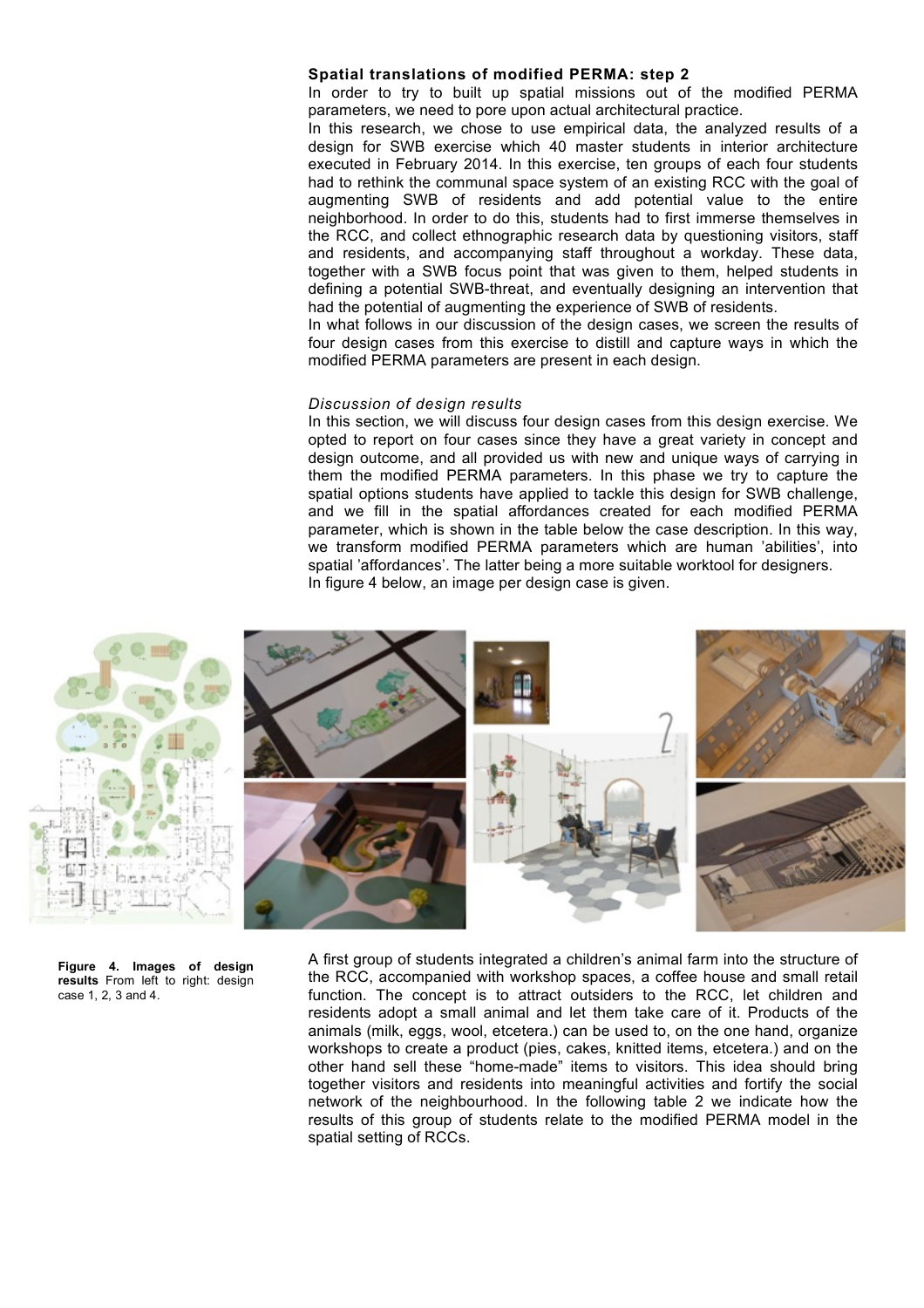| <b>PERMA</b>     | modified PERMA          | <b>CHILDRENS'S FARM</b>                         |
|------------------|-------------------------|-------------------------------------------------|
| positive emotion | mindfulness & enjoyment | enjoying company of animals                     |
|                  |                         | looking at children playing                     |
|                  |                         | reminiscing about pets one has had              |
| engagement       | involving action        | adopting an animal                              |
|                  |                         | taking care of an animal                        |
|                  |                         | making things out of animal products, e.g. Cake |
|                  |                         | selling things made from animal products        |
|                  |                         | maintaining the children's farm                 |
| relationships    | satisfying social needs | resident-animal                                 |
|                  |                         | resident-child                                  |
|                  |                         | resident-visitor                                |
| meaning          | control belief          | co-maintaing the farm                           |
|                  |                         | having control over the adopted animal          |
|                  |                         | assisting children in taking care of animals    |
|                  |                         | sharing knowledge in workshops                  |
| accomplishment   | self-actualization      | being able to take care of an animal            |
|                  |                         | being able to make things yourself              |
|                  |                         | being able to help maintaining the farm         |

#### **Table 2. The design case of the children's farm applied to modified PERMA**

A second group of students tried to upgrade the inner courtyard of the Ushaped RCC by developing several unique experiences in the garden, for example time capsules, sound covers, etcetera, and create a coherent, mindarousing garden design that offered an interesting vista during daytime but also at night through different light schemes. Also, the inner courtyard had a separate part for the residents of the dementia ward, for which students designed a more elegant and experience-focused garden design. The old wired fence that was used as a physical barrier to enclose the garden for people residing in the dementia ward was replaced by a garden design on different spatial levels using a fish tank and garden boxes as separating items. Also, students developed a safe and barrier-free garden, in a way that residents could enter the garden without help and could be free to do so whenever they feel like it. See table 3.

| <b>PERMA</b>     | modified PERMA          | <b>INNER GARDEN</b>                                                                                                                                          |
|------------------|-------------------------|--------------------------------------------------------------------------------------------------------------------------------------------------------------|
| positive emotion | mindfulness & enjoyment | enjoying a seasonal garden<br>sound/small/sight of natural items<br>experiences: time capsules, sound covers, etc.<br>surprising views daytime vs. nighttime |
| engagement       | involving action        | gardening, maintaining the garden<br>feeding the fish<br>putting things in the time capsules<br>choosing different sounds to put in the sound covers         |
| relationships    | satisfying social needs | resident-visitor<br>resident-nature (greenery & fishtank)<br>entertain guests in garden<br>guide visitors through the garden                                 |
| meaning          | control belief          | being able to go into the garden without escort<br>being able to enter garden at any moment in time                                                          |
| accomplishment   | self-actualization      | maintaining the garden                                                                                                                                       |

#### **Table 3. The design case of the inner garden applied to modified PERMA**

A third group of students refurbished the living area of the dementia ward. The students were particularly inspired by the reminiscing theory, and tried to let people with dementia relive their memories through sensory experiences. Students created wander paths with textured walls, personalized doors to private rooms with mailboxes, decorational objects with pictures of themselves, resting places that looked out onto picture walls with images of the collective past or recognizable activities (images of the Belgian Expo 1958, children playing in the snow, people dancing, etcetera). These were all small- scale interventions specially developed for people with dementia disorder to increase their feeling of well-being. See table 4.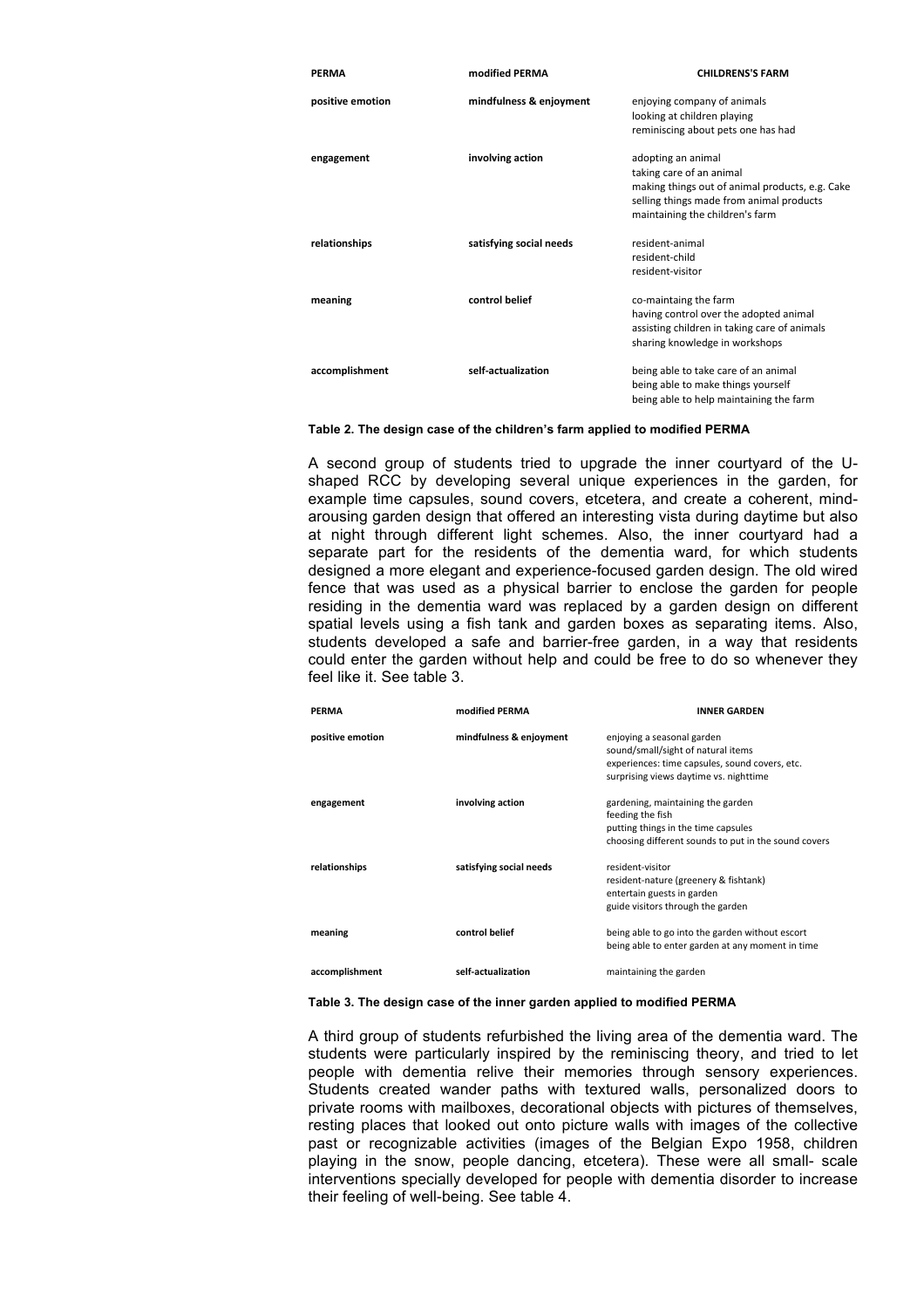| PERMA            | modified PERMA          | <b>DEMENTIA WARD</b>                                                                                                                                  |
|------------------|-------------------------|-------------------------------------------------------------------------------------------------------------------------------------------------------|
| positive emotion | mindfulness & enjoyment | sensuous stimuli: colours, sounds, smell, etc<br>textures on the wall -> feel the wall as guidance<br>enjoying images that takes one back to the past |
| engagement       | involving action        | reminiscing the past                                                                                                                                  |
| relationships    | satisfying social needs | resident-visitor<br>resident-staff<br>resident-resident                                                                                               |
| meaning          | control belief          | being able to wander<br>being able to reminisce about the past<br>being able to move through the ward wihtout guidance                                |
| accomplishment   | self-actualization      | finding the proper room through recognition                                                                                                           |

**Table 4. The design case of the dementia ward applied to modified PERMA**

A fourth group of students featured the RCC with a 'backdoor'. In Belgium, the backdoor of one's home is the entrance used by family members or close friends and it has a 'no-need-to-knock-just-walk-in' policy. Students found out that visitors currently experienced the entrance of the RCC as too formal, and therefore, they came up with the metaphor of a 'backdoor'. In their design, the backdoor was incorporated by an added volume that was visible from the street in the shape of a greenhouse that pierced the RCC and stretched all the way into the inner courtyard. In the volume, small garden activities were organized, in a way that visitors were immediately submerged in a 'full-of-life' atmosphere, and had a chance to mingle with residents and other visitors. The added volume directed visitors to the inner courtyard, but also drew them into the existing communal spaces that were pierced by the added greenhouse. The 'backdoor' could in many ways be seen as a social catalyst. See table 5.

| <b>PERMA</b>     | modified PERMA          | <b>BACKDOOR</b>                                                                                                     |
|------------------|-------------------------|---------------------------------------------------------------------------------------------------------------------|
| positive emotion | mindfulness & enjoyment | natural stimuli: garden and harb boxes<br>enjoying visitors entering: outside action<br>participating in activities |
| engagement       | involving action        | participating in gardening workshops<br>entertaining guests                                                         |
| relationships    | satisfying social needs | resident-visitor<br>resident-resident<br>resident-neighborhood                                                      |
| meaning          | control belief          | freedom to have people over whenever they want<br>freedom to invite people to come through the backdoor             |
| accomplishment   | self-actualization      | gardening activities<br>entertaining guests                                                                         |

**Table 5. The design case of the backdoor-concept applied to modified PERMA**

#### *Formulating spatial design missions*

Looking at all four design cases, we notice that a great deal of human actions and experiences that were categorized under the modified PERMA-parameters have been realized through an (interior) architectural design. This implies that the designed environments in these design cases all show promising spatial affordances related to the SWB of residents of RCCs. In other words, we are getting closer to being able to name spatial design missions to design for SWB in this specific setting.

In order to take a first step in determining design missions for SWB and thereby exercise a positive influence on the experience of SWB of residents in residential care, we looked for common design elements, concepts amongst the designed actions and experiences per PERMA-parameter throughout the design cases. We then "translated" the common design elements students have realized into a spatial design mission, affordances of designed spaces, environments.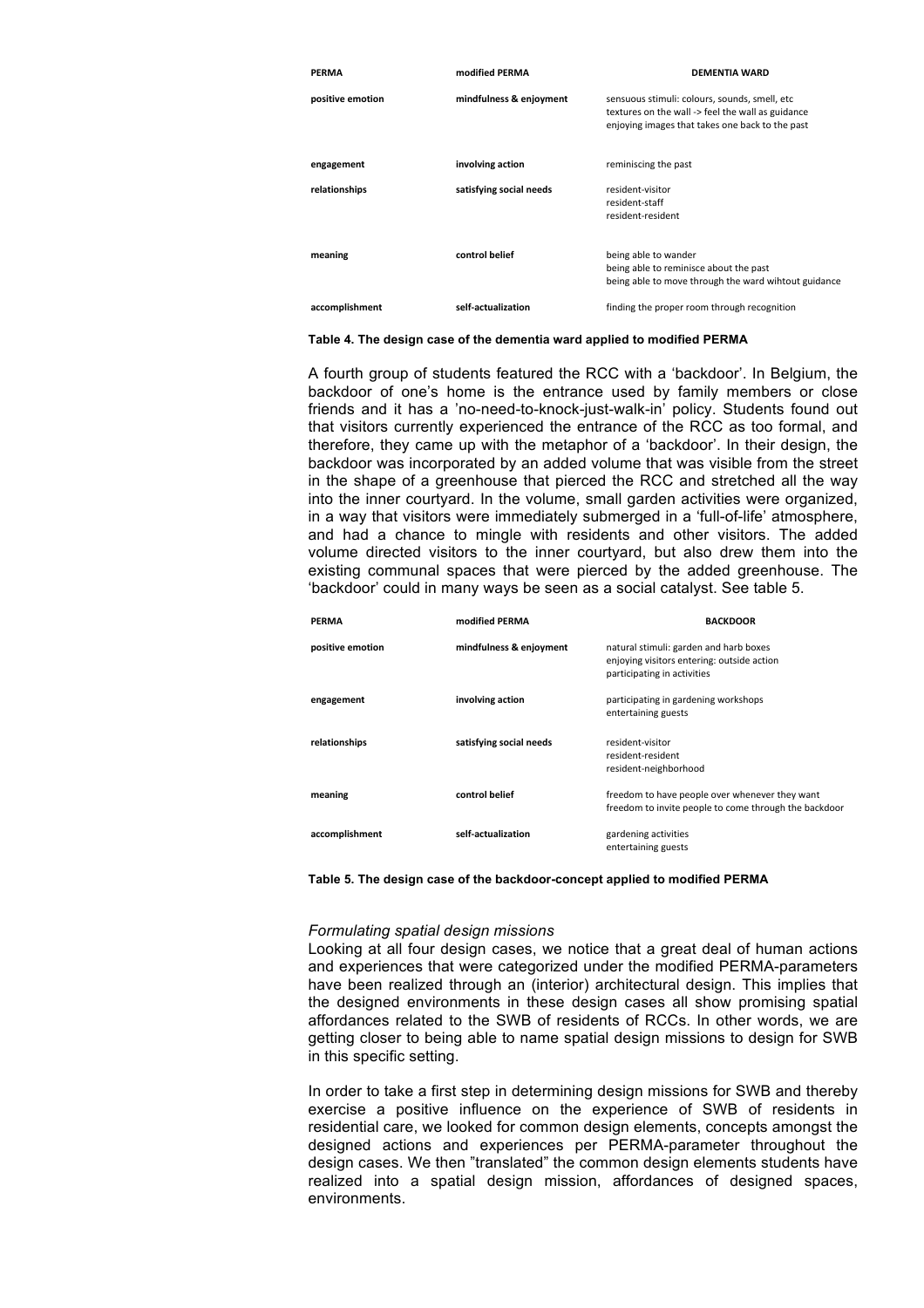For the modified PERMA parameter 'mindfulness and enjoyment', we found many sensory based, mind arousing interventions in the design results we discussed. Further, we also noticed the activity of 'reminiscing' to be present in some design cases. We believe this is also an act of mindfulness, with a specific layered content for elderly persons. 'Mind arousing/reminiscing' therefore seems an appropirate spatial mission for this parameter.

The modified PERMA parameter 'involving action' can be found in the designs as actions that in some way activate the elderly persons, or even assign them to tasks to contribute to the goings in the residential care facility, hence residents are challenged to participate. We found that 'challenging' is a correct spatial mission to translate this parameter in, since the designs presented a wide range of activities ranging from easy up to difficult and intensive. In other words, assisting people in reaching a flow-state in present skills up to learning new skills. The parameter 'satisfying social needs' was in most designs linked to stimulating social interaction between as many different groups of people, however, also an empathic layer was found in the designs. The elderly people were often provided with some form of social responsability, for instance take care of an animal, lead on in workshops, etcetera. Therefore, we labeled 'social skills/empathy' the spatial mission for this parameter. 'Control belief' throughout the designs, could be found as actions linked to giving responsability to the elderly persons (for instance co-maintaining a garden), or give them freedom and the independence to do things on their own. In other words, responsability is given back to residents. Therefore, from a human centered viewpoint, 'selfreliancy' is a correct spatial translation for the mentioned modified PERMA parameter. At last, the parameter 'self-actualization' was actually more or less embedded in all the other spatial missions formulated, because we feel all actions taken, are in someway contributing to the feeling of self-actualization, striving to let residents employ the maximum of their inner resources. Therefore, we labeled this parameter 'empowerment'. It is important that a designer keeps 'empowerment' in mind when thinking of designed activities for the elderly persons, since flourishing is our aim. See table 6 for an overview.

| <b>PERMA</b>     | modified PERMA          |                                              | <b>SPATIAL DESIGN MISSIONS</b> |
|------------------|-------------------------|----------------------------------------------|--------------------------------|
| positive emotion | mindfulness & enjoyment | Step 2:<br>Empirical data<br>design practise | mind arousing<br>reminiscing   |
| engagement       | involving action        |                                              | challenging                    |
| relationships    | satisfying social needs |                                              | social skills<br>empathy       |
| meaning          | control belief          |                                              | self-reliancy                  |
| accomplishment   | self-actualization      |                                              | empowerment                    |

#### **Table 6. Modified PERMA translated into spatial design missions**

In other words, combining and comparing the designed actions and experiences from each design case thus lead us to formulating a number of concepts, spatial design missions that should be read as a list of conditions the interior environment of an RCC should strive to meet, in order to be able to nurture and support the human abilities listed in the modified PERMA model. In this specific research, we formulated seven spatial design missions out of the design results applied to modified PERMA. Note that this is our first attempt to built spatial missions for SWB, and we now have based ourselves on the results of a design for SWB exercise. In future research, this can be repeated with design outcome of architectural offices to explore the validity of this kind of research.

As the overview in table 6 demonstrates, two modified PERMA parameters each have two spatial missions, because this PERMA parameter seemed to be a layered concept when looking at the designs. These specific two missions are 'reminiscence' and 'empathy' (respectively related to the modified PERMA parameters of 'mindfulness & enjoyment' and 'satisfying social needs'). Looking back at literature regarding SWB in old age, we also found notions of these items.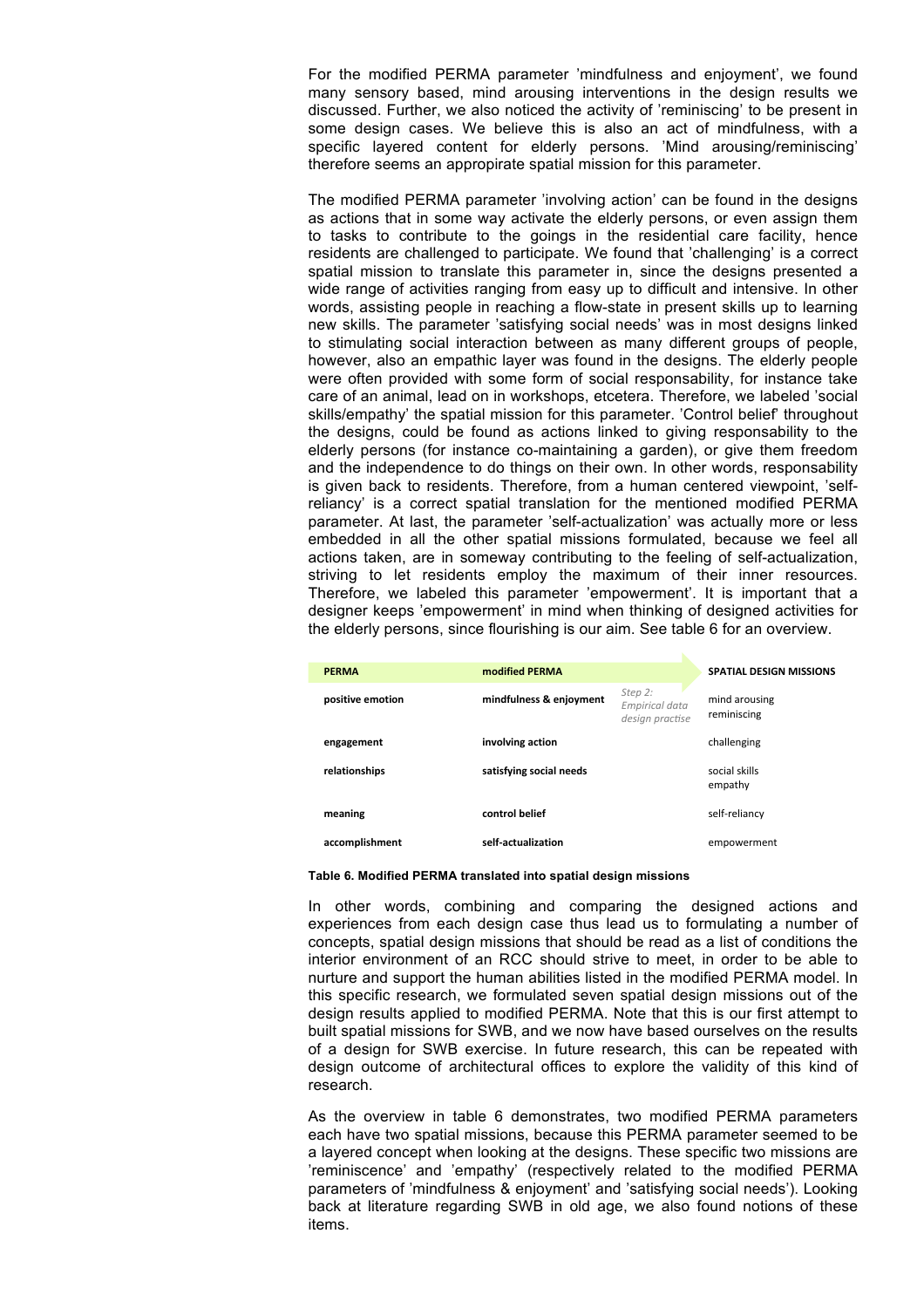

**Figure 2. Schematic overview of research results**

According to Oswald and Wahl (2005), reminiscence is an important issue for elderly persons in RCC environments, since the significance of home increases with old age. People in RCCs have left their home, and need to make a new one in the RCC. However, they have a lot of memories attached to their former house, their home. Therefore, having a close connection between the home and memory, particularly in the context of the living conditions of the elderly is important. The link with the past, and objects of the past, could contribute to one's identity. In our belief 'reminiscence' and the spatial affordance of providing RCC residents with spaces where they can plunge into thoughts is an important parameter of SWB in the setting of residential care. Therefore we include this parameter to our list.

Also, elderly persons in this RCC usually spend their days sitting and appear to be doing nothing much. However, they seem to fall into a rhythm. They sit quietly and stare out the window, their attention flows out to what happens outside and they become passively active by 'joining in' others activities, or wander off into thoughts. In our belief, this is closely linked to the meaning of the concept of 'empathy', building a relation. This is meaningful information for designers. According to Pallasmaa (2005), empathy in design practice is very important in order to be able to respond through a spatial design to what is observed. Therefore, empathy is another parameter we add to our spatial design strategy list.

To conclude, in the authors' viewpoint, the interior architectural quality of an RCC environment thus lies in the activities and experiences it enables people to do. The use of SWB-spatial design missions (see table 6) in a design process, could positively influence the experience of well-being of residents.

The seven SWB spatial design missions (see figure 3) give clear directions, but are vague enough to not interfere with designerly creativity. In that respect, the seven spatial design missions can be used as an assistence in the design of and the review of RCCs.



**Figure 3. Seven spatial design missions to design for SWB**

# **Discussion and conclusion**

In this paper we discussed the link between the built environment of RCCs and the experience of SWB of residents. We presented a first attempt to influence SWB of residents of RCCs through the (interior) architectural design of the built environment. We formulated spatial design missions out of the happiness model of PERMA (Seligman 2011) in order to assist (interior) architectural designers in designing for a positive influence on SWB through their designs.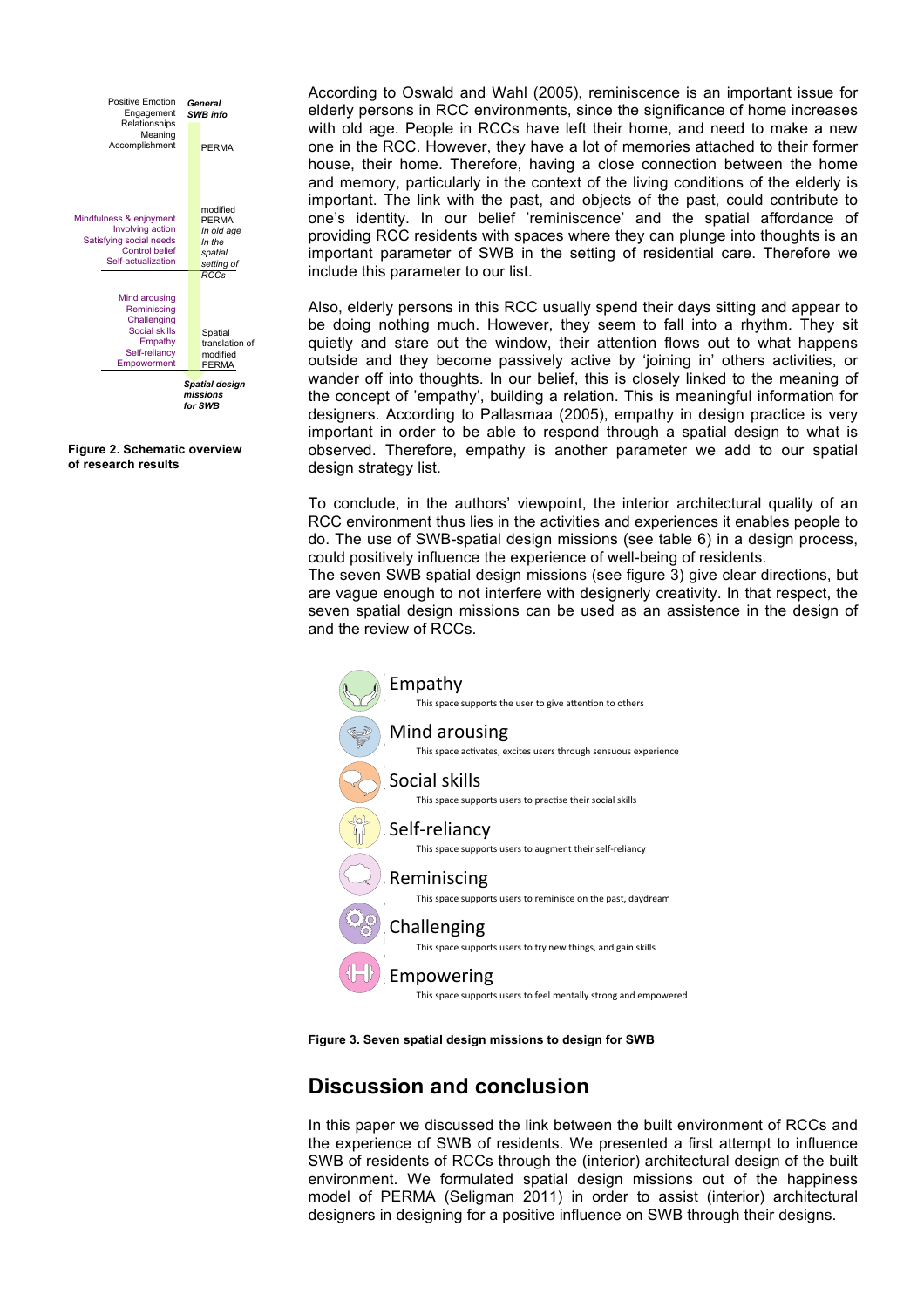When thinking out of human centered design missions, (interior) architects can come up with designs that positively influencing SWB. These terms refer to human characteristics that assist people in flourishing, but must be read as affordances of space that enable designers to create the generous environments. Hence, designers should not start from a physical design problem, but base theirselves on human centerend characteristics of space, design missions for SWB. The seven design missions we formulated, fit that scope. Therefore, in future research it is interesting to give these seven terms to students and professional practitioners and evaluate the designs that result from this specific design approach.

Looking at the background of person-environment researchers, we notice that the relation between elderly persons and their physical environment is most of the time researched from the viewpoint of social science researchers (such as sociologists, psychologists, or gerontologists), but hardly from the viewpoint of the designer of interior architectural environments, namely the (interior) architect. In this paper, we used the spatial expertise of the authors (the first author is an architect) and their knowledge in how to design interior architecture as a starting point for determining SWB-increasing spatial interventions.

Our research set up consisted of the combination of a literature study and empirical design data from design practice. We believe this combination is of value and necessary to contribute to be able to build theory in interior architecture in general and to the knowledge of design for SWB specifically. We feel these methods are complementary, since from within, research in (interior) architecture strives to not only rely on literarly translations of academic literature into a design, but can pass knowledge also via the actual design practitioners, being students or professionals (Petermans 2012).

We based our research on the PERMA model of Seligman (2011). We acknowledge that some terms which we found in literature concerning SWB in old age, might fit in with more than one PERMA parameter, however we chose to draw a straight line. Also, in addition, it can be very interesting to test other SWB or happiness models and try to apply them on our spatial setting of RCCs in order to define spatial missions. We focused on the spatial setting of RCCs (definition: see Stevens et al 2013), however the Belgian residential care landscape consists of many more types of residential care, for example "small scale living facilities". It can be very interesting to try to find spatial SWB missions for these kind of facilities, and eventually look at possible differences between the SWB-stategies between different types of residential care. We believe it is also interesting to investigate if the spatial missions we now formulated remain valid when we exploit it to foreign interpretations of residential care centers, or other types of residential care.

We can conclude that this research enabled us to come to the formulation of seven missions that can possibly become 'conditions' that interior environments in RCCs should comply with in order for them to become truly 'person fit' SWBenvironments, environments in which people truly can 'flourish'.

### **References**

Carp F.M. 1966. *The Impact of Environment on Old People. A Future for the Age.* Austin: The University of Texas Press.

Csikszentmihalyi, M. 1990. *Flow: the psychology of optimal experience.* New York: Harper & Row.

De Botton, A. 2006. *The architecture of happiness*. London: Hamish Hamilton.

Desmet, P., Pohlmeyer, A. 2013. "Positive design: An introduction to Design for Subjective Well-being", *International Journal of Design,* Vol. 7, No. 3, pp. 5-19.

Davis, S., Crothers, N., Grant, J., Young, S., Smith, K. 2012. "Being involved in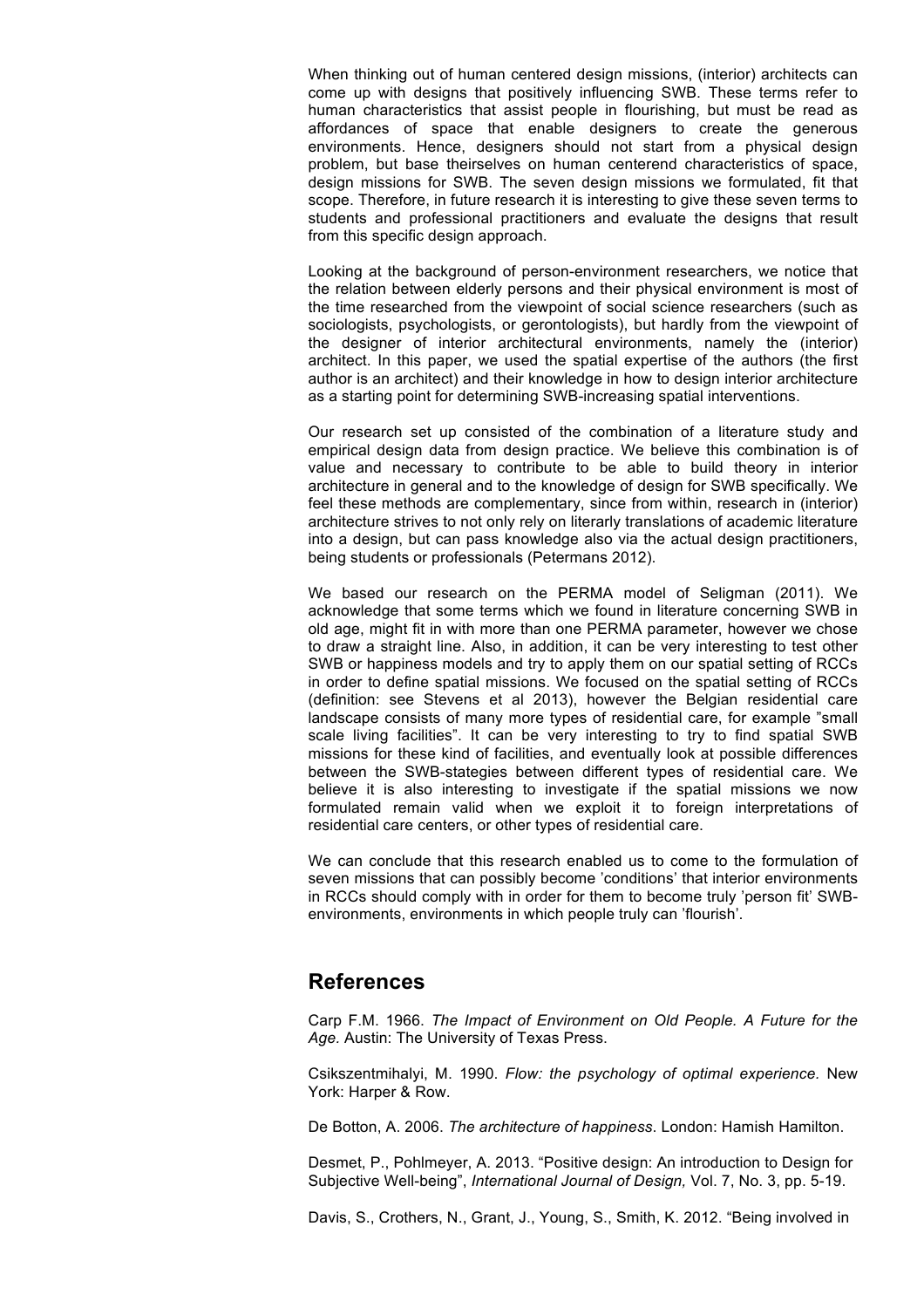the country: Productive ageing in different types of rural communities", *Journal of Rural Studies*, vol. 28, pp. 338-346.

Fay, R., Owen, C. 2012. "'Home' in the Aged Care Institution: Authentic of Ersatz", *Procedia – Social and Behavioral Sciences*, vol. 35, pp 33‐43.

FGOV Statistics Belgium, 2012. Structuur van de bevolking volgens leeftijd en geslacht: België*.* Available through: Website of Blgian Federal Government. http://statbel.fgov.be/nl/statistieken/cijfers/bevolking/structuur/leeftijdgeslacht/be lgie/ [Accessed 20 February 2013]

Gardner, P. 2011. "Natural neighbourhood networks – important social networks in the lives of older adults aging in place", *Journal of Aging Studies*, vol. 25, pp. 263-271.

Hooghe, M., Vanhoutte B. 2010. "Subjective Well-Being and Social Capital in Belgian Communities. The impact of community Characteristics on Subjective Well-Being Indicators in Belgium", In: *Springer Science+Business Media B.V*.

Hujala, A., Rissanen, S., Vihma, S. Eds. 2013. Designing Well-Being in Elderly Care Homes, crossover 2/2013, Finland: Aalto University publication series.

Hyde, M., Wiggins, R. D., Higgs, P., Blane, D. 2003. "A measure of quality of life in early old age: the theory, development and properties of a needs satisfaction model (CASP-19)", *Aging & mental health*, vol. 7, no. 3, pp. 186–94.

Iwarsson, S., Isacsson, A. 1997. "Quality of life in the elderly population: an example exploring interrelationships among subjective well‐being, ADL dependence, and housing accessibility*", Archives of Gerontology and Geriatrics*, vol. 26, pp. 71‐83.

Kane, R.A., Kling, K., Bershadsky, B., Kane, R., Giles, K., Degenholz, H., Liu, J., Cutler, L. 2003. "Quality of life measures for nursing home residents", *Journal of Gerontology: Medical Sciences,* vol. 58, no. 3, pp. 240-248.

Knudstrup, M.-A. 2011. "The relationship between architectural design and subjective well-being", In: Fundación Caser para la Dependencia and Fundación Pilares para la Autonomía Personal*, International Conference Innovations in nursing homes for people in situations of dependency: Architectural Design and Care Model*, Madrid, Spain, December 2011.

Krippendorff, K. 2006. *The semantic turn; a new foundation for design*. Boca Raton: Taylor & Francis.

Lawton, M.P., Nahemow, L. Ecology and the ageing process. In: Eisdorfer M, C. Ed. 1973. *The Psychology of Adult Development and Aging,* Washington, DC: American Psychological Association.

Miller, H., Kälviäinen, M. 2006. "Design for Well-being", Paper presented in Design & Emotion Conference, Chalmers University, Gothenburg, Sweden, 27- 29 September 2006.

Morelli, A., Dilani, A. 2005. "Health promotion by design in elderly care." Research Center Design and Health (PDF). Available on: http://www.designandhealth.com/uploaded/documents/Publications/Papers/Ala n-Dilani-Morelli--WCDH-2005.pdf [Accessed 02 Octobre 2014]

Nussbaum, M. 2001. *The fragility of goodness. Luck and ethics in Greek tragedy and philosophy*. Cambridge: Cambridge University Press.

Oswald, F., Wahl, H.-W. 2005. "Dimensions of the meaning of home", In G. D. Rowles & H. Chaudhury (Eds.), *Home and Identity in Late Life: International Perspectives* (pp. 21-45). New York: Springer.